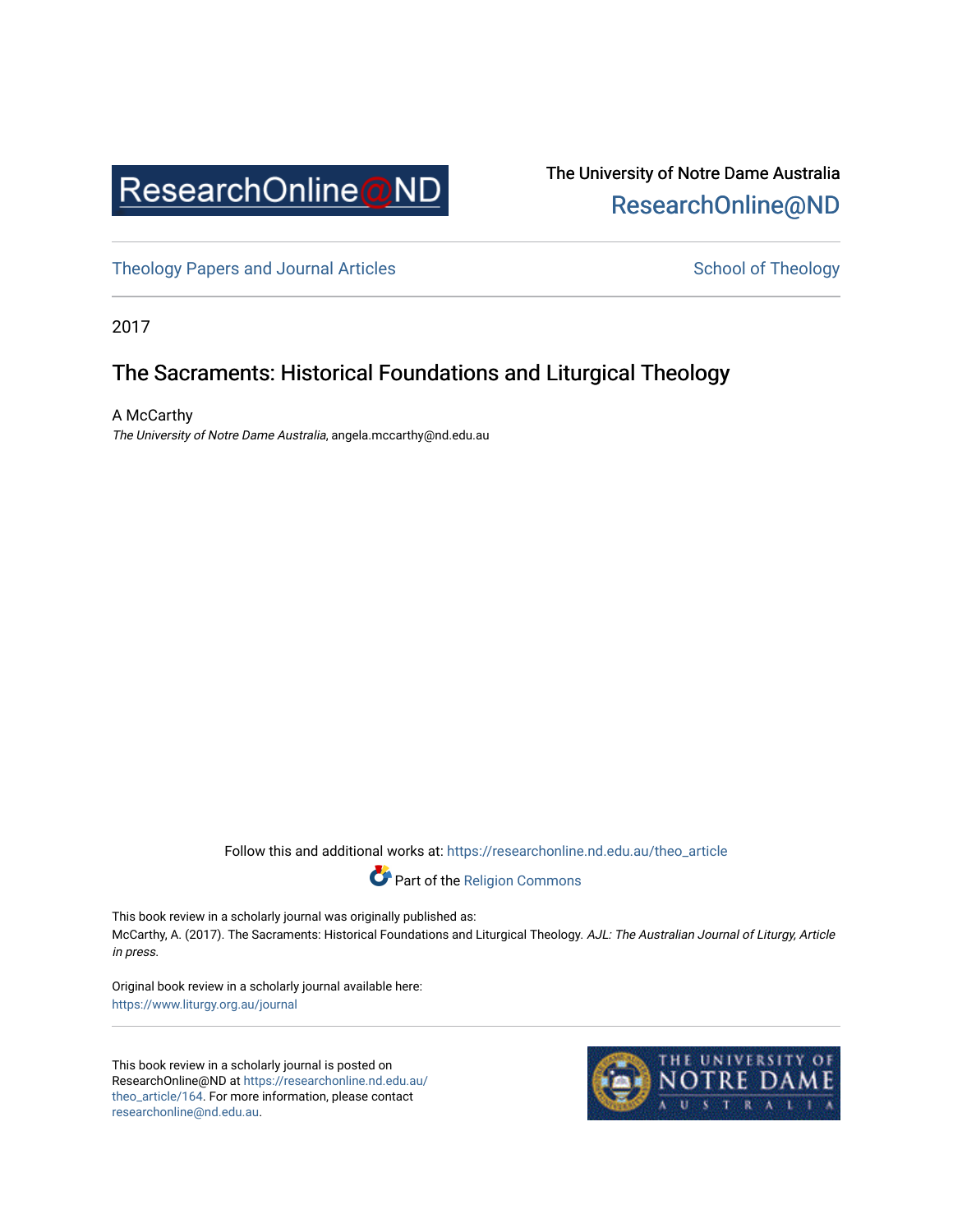Kevin W. IRWIN. *The Sacraments: Historical Foundations and Liturgical Theology*. New York: Paulist Press, 2016. 388 p.

Review by Angela McCarthy

In his introduction, Irwin places his work in the Catholic intellectual tradition and describes Catholicism as a theological tradition, not a fundamental religion. This provides clarity for the stance that he takes and the way it is anchored in sound theological argument. As he declares, there is no such thing as one book on sacraments. There have to be many as they are such a complex area of our lived tradition that we need to recognise that there has been a long historical development within our Tradition that needs to be constantly aligned with contemporary needs.

Liturgy is defined as "what communities of faith 'do' in response to God's initiative when they celebrate the liturgy". <sup>1</sup> This is a very useful way to describe liturgy but when Irwin goes on to develop an understanding of the different kinds of liturgies that we celebrate he causes confusion. In the Catechism of the Catholic Church liturgy is described as being one of three kinds: Liturgy of the Hours, Liturgy of the Word and Liturgy of the Eucharist. Liturgy of the Word and Eucharist of course is what we commonly refer to as the Mass, but some of the sacraments (Baptism, Anointing of the Sick, Marriage) can be celebrated in either a Mass or a Liturgy of the Word. Confirmation in extreme need can also be celebrated outside of the Mass, and Reconciliation is usually in a Liturgy of the Word. The important issue is that all sacraments are celebrated within liturgy. The sacramental rites all belong in liturgy from the simplest Liturgy of the Word during the Anointing of the Sick, to the full communal celebration for a parish when children are initiated into Confirmation and Eucharist. In Australia, most marriage rites are celebrated in a Liturgy of the Word and this might well be the experience in other places in the world. I would therefore dispute Irwin's declaration that "all sacraments are liturgies".<sup>2</sup>

Irwin divides his material into three parts: history, method, and theology. *Part One: History*, is a concise and useful history from the Scriptural, and therefore Jewish, foundations to the Second Vatican Council. When speaking of the Eucharist in the Early Medieval Period, he describes the change from the Patristic understanding of the action of the changed bread and wine, and hence the change in the communities that participated in this action, to the development of using a different understanding of symbol. The loss of the Patristic understanding of symbol as something that we do that is the richest and fullest way to participate in the heavenly reality<sup>3</sup> meant that there was a struggle to find "adequate" terminology to describe the sacrament". <sup>4</sup> The important Eucharistic debates are described in a helpful and illuminating way. The concluding section to Part One is on Vatican II. This is a very useful summary for the sacraments and Irwin gives a careful description of the important aspects of the Constitution on the Sacred Liturgy which every student of Liturgy and pastorally active clergy and laity must understand.

**.** 

<sup>1</sup> Kevin W. Irwin, *The Sacraments: Historical Foundations and Liturgical Theology* (New York: Paulist Press, 2016), 13.

<sup>2</sup> Ibid., 14.

<sup>3</sup> Ibid., 73.

<sup>4</sup> Ibid., 75.